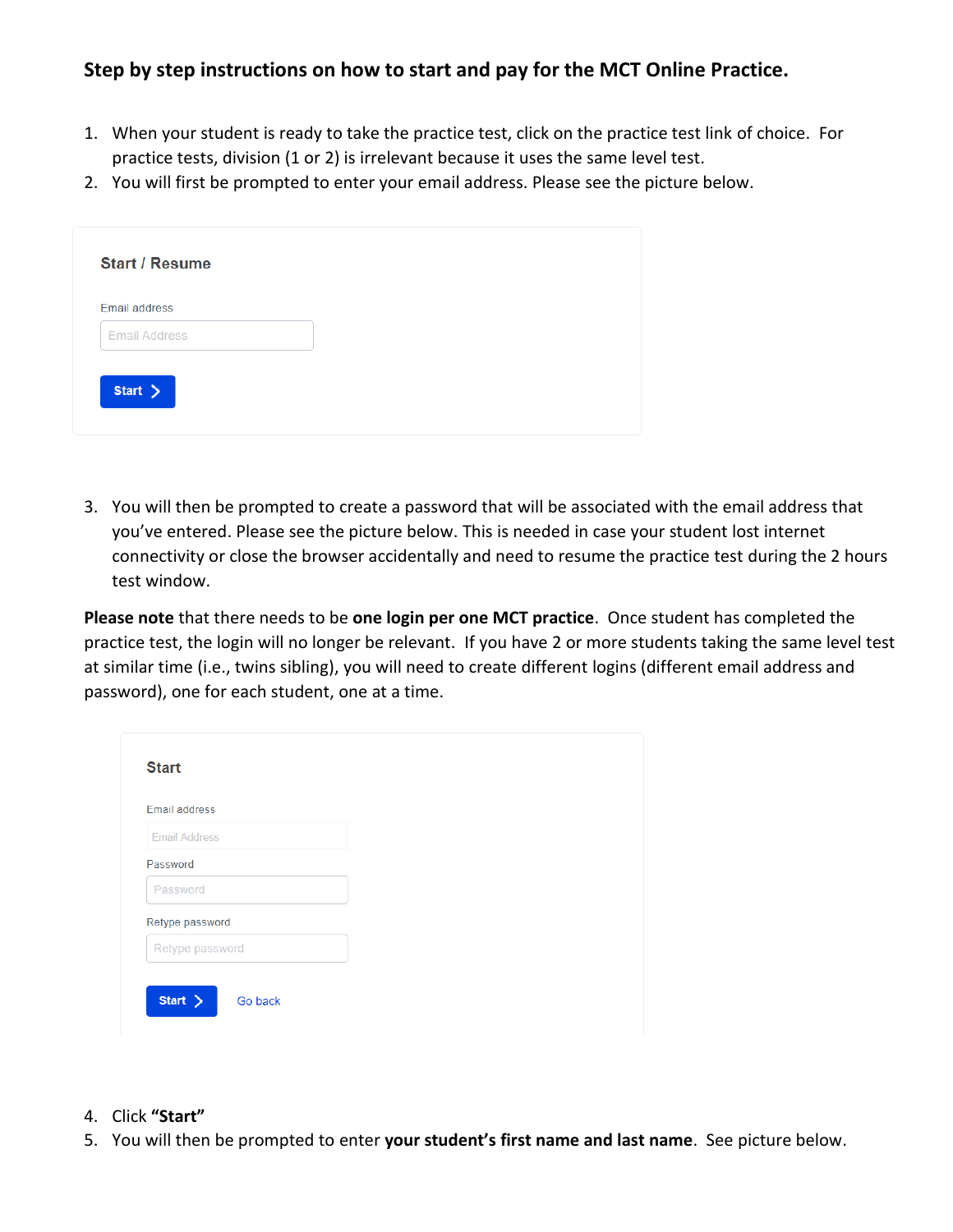**IMPORTANT: For the email address field, please enter parent's email address**. This is the email address that our system will use to send the practice test result.

| * First name    |  |
|-----------------|--|
| First Name      |  |
| * Last name     |  |
| Last Name       |  |
| * Email address |  |
| Email           |  |
|                 |  |

- **Start**
- 6. Click "**Start**".
- 7. It will then display a description about the payment. Please see the picture below.

There is a fee of \$5.00 per one MCT practice. Payment can be made using PayPal or a Credit Card.

Students will need to start the test immediately after payment has been made. Once student start the practice test, they have 2 hours to complete the test in one sitting.

The MCT practice test is not downloadable or printable. However, once your student has completed the practice, an email will be sent to you containing all test questions, students' answers and the correct answers.



- 8. Click "**Continue**"
- 9. It will open up a payment pop up window (picture below) and you can select the payment type that you will use (PayPal or Credit Card).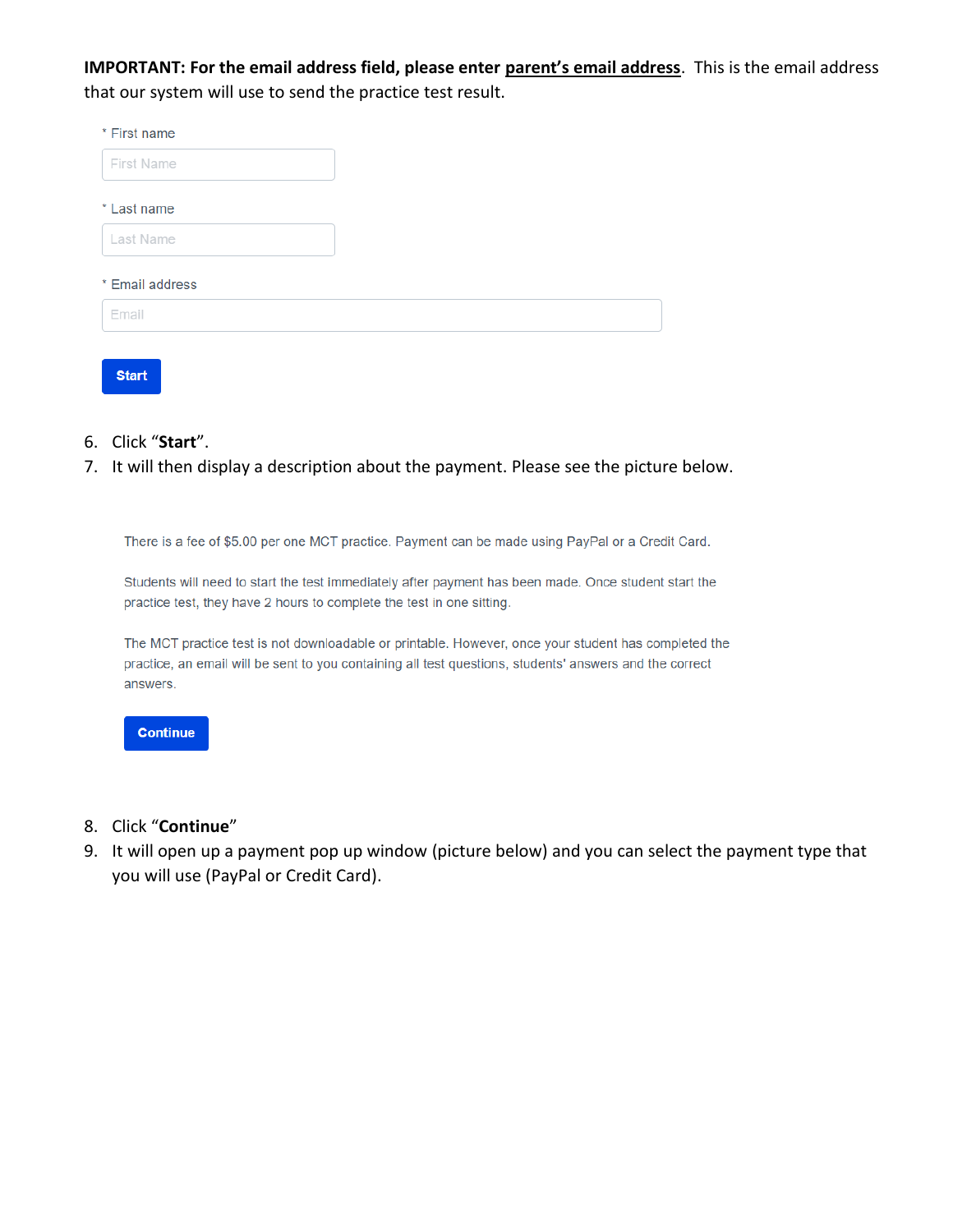| # paypal.com/webapps/adaptivepayment/flow/pay?expType=mini8tpaykey=AP-7F3428183C345224A |            |                                                                                                                                    |                                  |  |
|-----------------------------------------------------------------------------------------|------------|------------------------------------------------------------------------------------------------------------------------------------|----------------------------------|--|
|                                                                                         |            |                                                                                                                                    |                                  |  |
| Your payment summary                                                                    |            | Choose a way to pay                                                                                                                |                                  |  |
| Description                                                                             | Amount     | ▼ Log in to your PayPal account                                                                                                    | <b>PayPal</b>                    |  |
| <b>Ellipsis Academy</b><br>Invoice number: 185384                                       | \$5.00 USD |                                                                                                                                    |                                  |  |
| Total:                                                                                  | \$5.00 USD | Log In                                                                                                                             |                                  |  |
|                                                                                         |            | Problem with login?                                                                                                                |                                  |  |
|                                                                                         |            | ▶ Pay with a credit or debit card<br>Or simply create a PayPal account.                                                            | <b>VISA <i>Manual</i> PREMIX</b> |  |
|                                                                                         |            | Cancel payment and return to CLASSMARKER PTY LTD.                                                                                  |                                  |  |
|                                                                                         |            |                                                                                                                                    |                                  |  |
|                                                                                         |            |                                                                                                                                    |                                  |  |
|                                                                                         |            |                                                                                                                                    |                                  |  |
|                                                                                         |            |                                                                                                                                    |                                  |  |
|                                                                                         |            |                                                                                                                                    |                                  |  |
|                                                                                         |            | Site Feedback H<br>PayPal. The safer, easier way to pay. For more information, read our <u>User Agreement</u> and Privacy. Policy. |                                  |  |

## 10. Once Payment has been made successfully, the payment pop up window will disappear. 11. You will then see a test introduction page (picture below)

Read the following notes before you start.

As an honorable student,

- I will be will be working on this test independently.
- I will not be using a calculator or other calculating devices.
- I am allowed to use scratch papers to work on the problems.
- I can skip questions that I do not know how to answer.

After completing the test, I will uphold the integrity of the test by not sharing any question to any other individual.



**Continue** 

- 12. You will then see the test page and your student can click on "**Continue**" button to start the test.
- 13. If you don't see the test page, you can click on the practice test link again and it will take you to the test page.
- 14. Once your student has started the test, the 120 minutes timer will start as well.
- 15. Once students are done with the test, they need to click on the "**Finish now**" button to indicate that they are done with and submit the test.
- 16. Once the test has successfully been submitted, you will see a general feedback page (picture below).